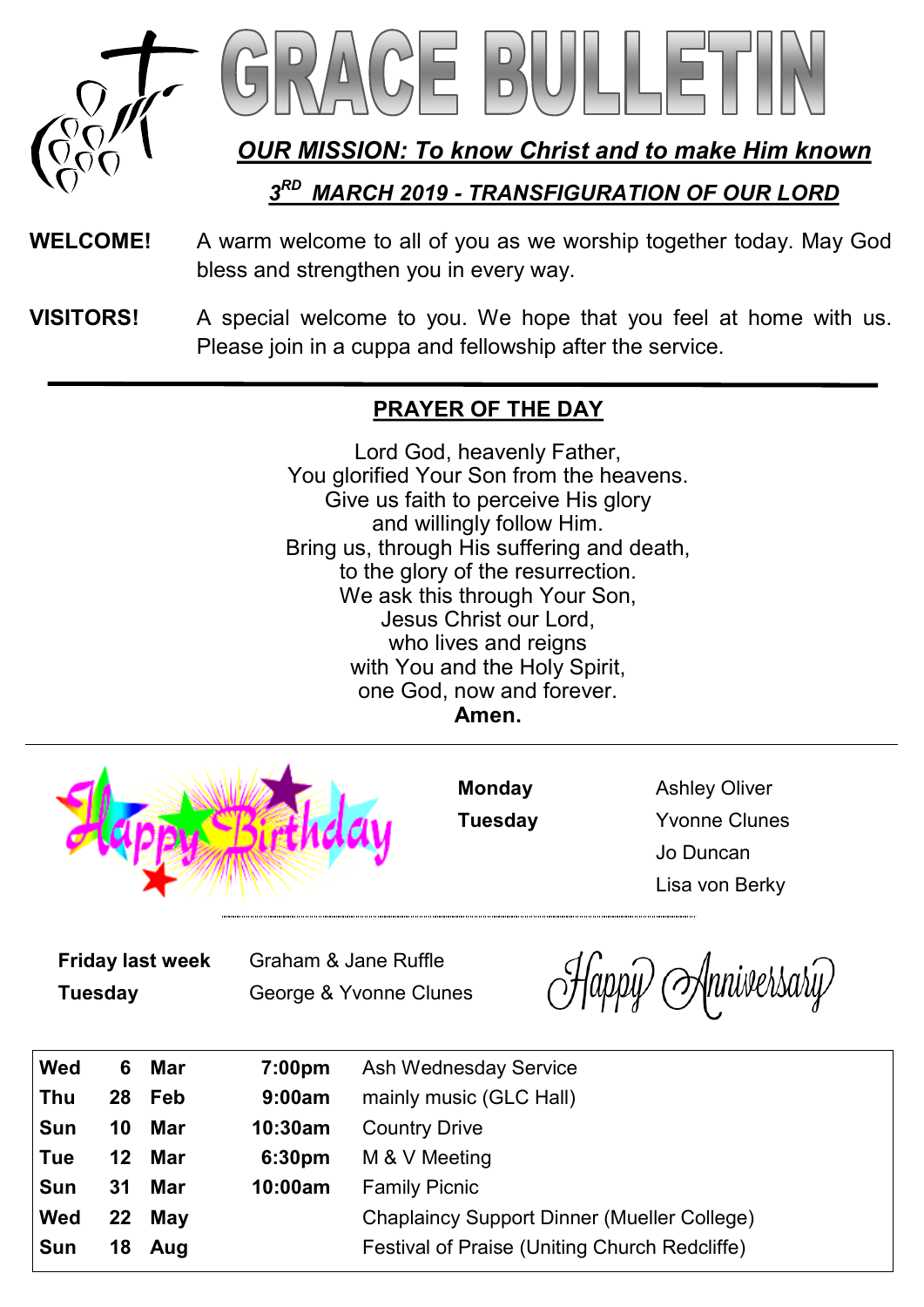# *PRAYER OF THE CHURCH*

*Our Lord Jesus Christ is the beloved Son of God, the chosen one. So, let us pray in His name with boldness, knowing that God will hear us.*

*In our prayers:*

- hations and leaders of nations that they strive for honest and just government, seeking to enact laws that honour God's will for families and life (including at this time as discussions emerge in Queensland regarding euthanasia, and in South Australia regarding abortion):
- all leaders of business (especially financial institutions) that there is care for people and the world in which we live, and there is wisdom and strength for all who make significant decisions;
- the Royal Commission into Aged Care Quality and Safety, that appropriate submissions are received and recommendations made:
- all affected by drought, flooding (including those in Townsville), fire, tsunami, war (including those in Afghanistan, Syrian Civil war, Yemini crisis), and for God's guiding and blessing on all who seek to help;
- all people, that in all distractions of life, people would know the true love of God in Christ Jesus;
- \* the church on earth, that we seek to live according to God's Word, and that people would see the glory of Christ's presence in Word and Sacrament;
- \* church denominations dealing with abuse, that there is true compassion and care for all who are hurt, true repentance in all who have perpetrated harm, and a genuine desire to make effective changes;
- local Christian Congregations (including Redcliffe Uniting Church and The Salvation Army) and local ministries including Chaplains in Public Schools and R.I. in Public Schools;
- \* our Community of Grace including the Ash Wednesday Service.  $6<sup>th</sup>$  March. Countrv Drive  $10^{th}$  March; Grace Lutheran College in the Call process for a pastor;
- \* all preparing for Baptism, First Communion, Confirmation, or Marriage;
- the sick, the housebound, and all recovering from surgery or illness (including Anneli Marttila and others we know);

*Prayer points for Bulletin: If you wish to have any specific prayer points added, please send to Pastor Mark ([mark.brinkmann@lca.org.au\)](mailto:mark.brinkmann@lca.org.au) by Wednesday morning, 9am. Please also note Privacy Act and need to have permission from people.*

#### **Verse for the week**

### **A voice came from the cloud.**

**It said, "This is my Son, and I have chosen him. Listen to him."**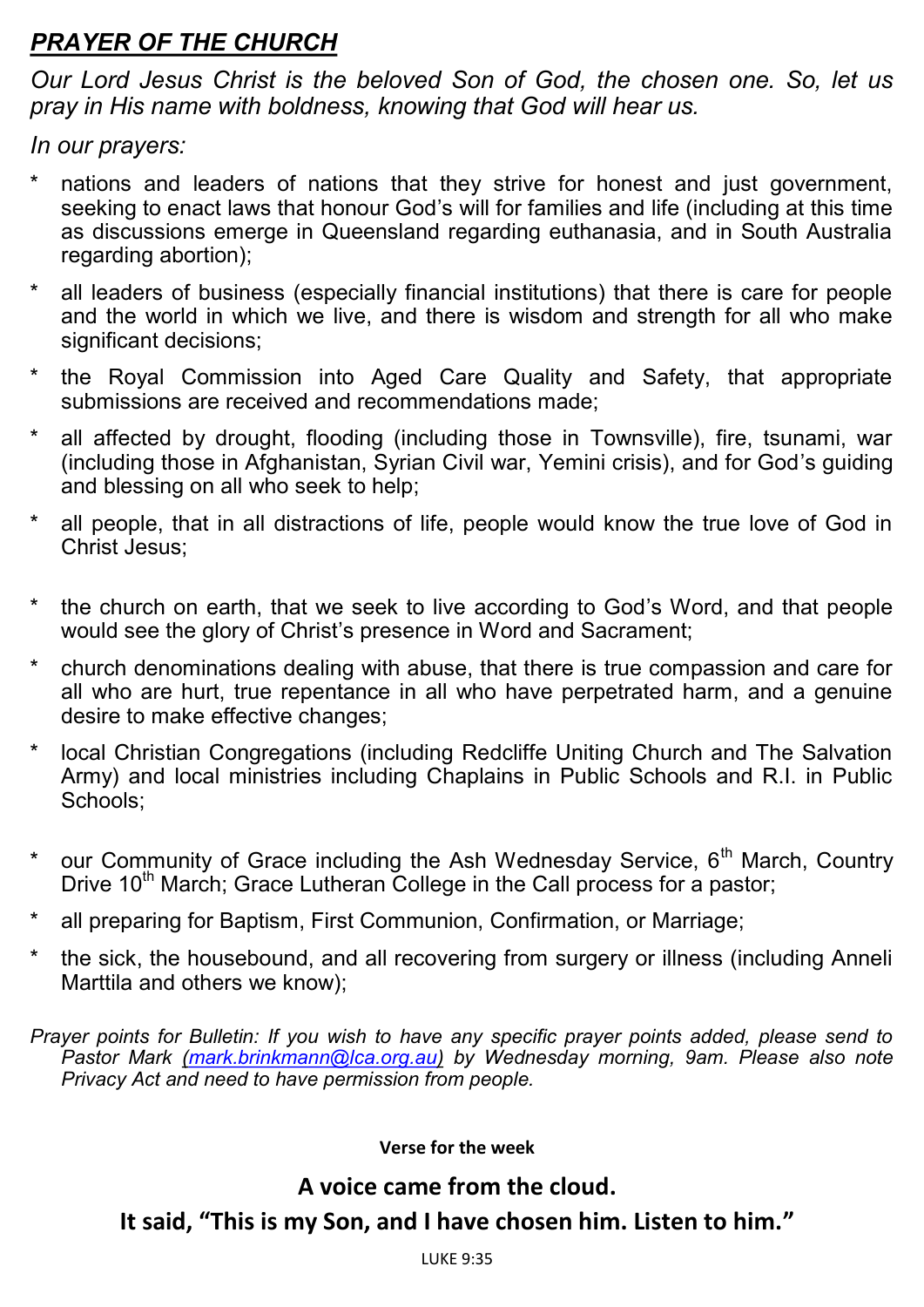ASH WEDNESDAY SERVICE 6<sup>th</sup> March, 7pm at Grace Lutheran Church, Maine Road. During this year in Lent we reflect on Jesus' heart for us.

*PIGEON HOLES* If you happen to notice that a certain pigeon hole hasn't been emptied for weeks please consider visiting the person/s to deliver the Bulletin and other items. Thank you for your dedication in this regard.

*ROLE OF WELCOMERS* There will be an informal meeting after church for all welcomers on Sunday,  $17<sup>th</sup>$  March and one on Sunday,  $31<sup>st</sup>$  March (for those who can't attend on  $17<sup>th</sup>$  March). The aim is to reflect on our practices and look at ways we can support visitors, members and each other.

**SYNOD DELEGATE 2019** Can persons who want to be a Qld District Synod Delegate or nominate a person to be a delegate please advise Keith Schultz. Synod is from  $31<sup>st</sup>$  May  $- 2$  June.

*MAINLY MUSIC CLONTARF* is a music - based activity for under school aged children accompanied by a parent. 9:00am Thursdays at Grace Lutheran Church Hall. Follow us on Facebook and Instagram @mainlymusicclontarf for details.

*RECYCLE FOR REFUGEES ALWS* The new "Containers for Change" recycling scheme in Queensland means you can now help people as you help the planet. Every two containers you take to be recycled at a refund pint can help provide one hot meal for new arrivals at Kakuma Refugee Camp in Kenya. It's easy! Simply find a refund point at containersforchange.com.au and quote the ALWS account number C10079294 when you take in your empties. Thank you for your ongoing support.

*BECOME A 'PERSON OF INTEREST' IN THE LCA* The LCA is looking for 'People of Interest' for their 'page 2 people 'in The Lutheran for upcoming months. If you see anyone at church who you can talk into posing for a headshot for you on your phone camera and giving you a few little details about themselves, that'd be great. There are questions the LCA needs answers for. Please check notice board for more info.

*FLOOD RESPONSE TOWNSVILLE* The LCAQD Ministry and Mission Department and Queensland Lutheran Early Childhood Services (QLECS), are supporting St Paul's Lutheran Community in Townsville as they provide relief support within their community through District and LCA Disaster relief funds. There are a variety of ways for you to provide support. Please see details on notice board.

*SEEKING VOLUNTEERS TO ASSIST SCHOOL CHAPLAIN* We are seeking volunteers to help with our Breakfast Club at Clontarf Beach State School averaging 30 - 40 students per morning using this service. You have to be available Wednesday 7.45am to 8.30am and Friday 7.45am to 8.30am To become a volunteer you have to hold a current Working with Children's blue card and attend a child protection course(1 hour) and in school induction. For more information please contact Sharen Haynes (School Chaplain) on 0487900572.

## **CONTRIBUTIONS FOR THE BULLETIN NEED TO BE IN BY WEDNESDAY 12PM.**